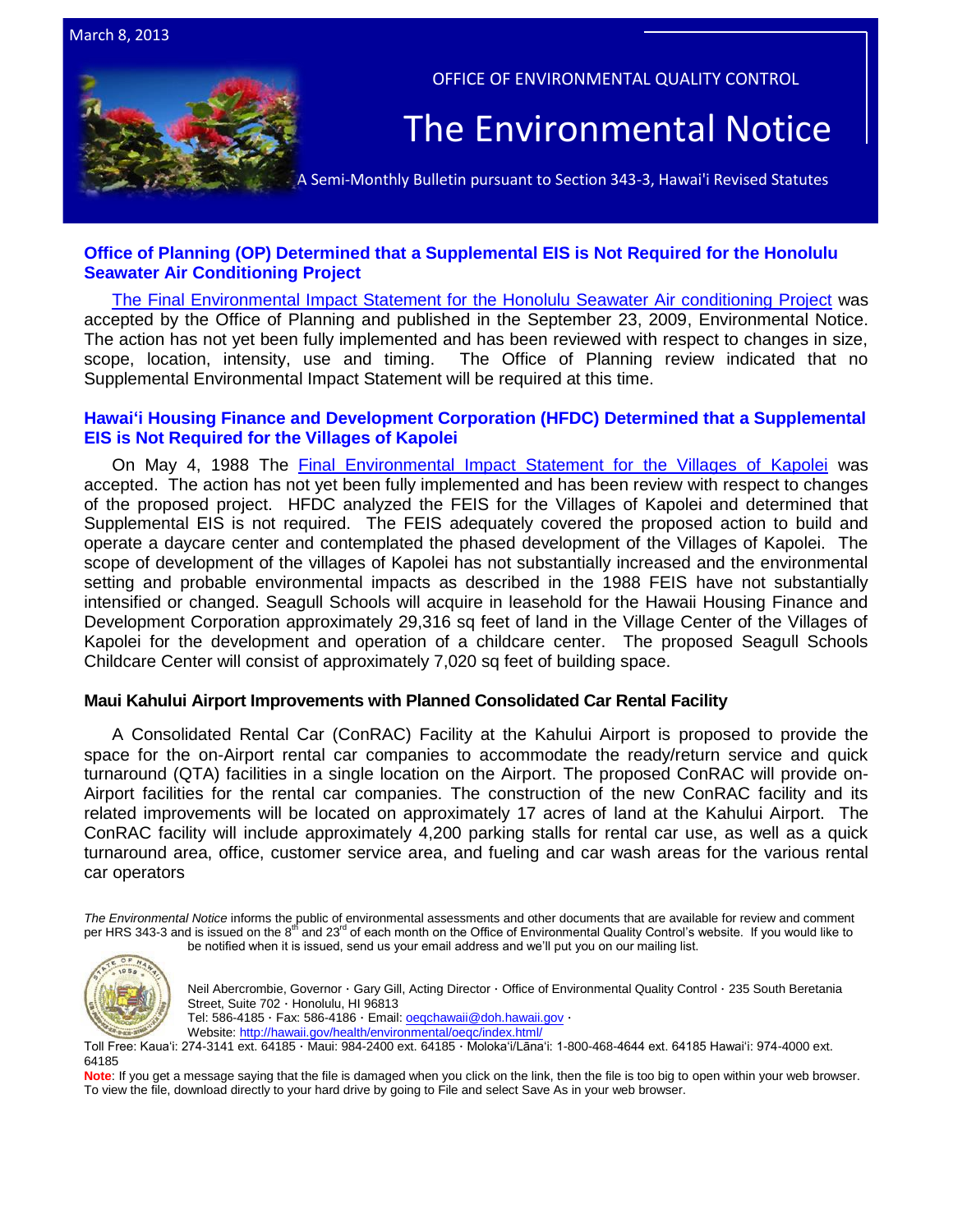# **FRONT PAGE**

| Honolulu Seawater Air conditioning Project, No Supplemental EIS Required Determination |  |
|----------------------------------------------------------------------------------------|--|
| Village of Kapolei, No Supplemental EIS Required Determination                         |  |
| Kahului Airport Consolidated Rental Car Facility                                       |  |
|                                                                                        |  |
| <b>HAWAI'I (HRS 343)</b>                                                               |  |
|                                                                                        |  |
|                                                                                        |  |

| <b>MAUI (HRS 343)</b>  |  |  |
|------------------------|--|--|
|                        |  |  |
|                        |  |  |
| <b>O'AHU (HRS 343)</b> |  |  |

|--|--|--|--|--|--|

# **KAUAʻI (HRS 343)** 6. [Waiwai Properties Single Family Residence \(FONSI\).](http://oeqc.doh.hawaii.gov/Shared%20Documents/EA_and_EIS_Online_Library/Kauai/2010s/2013-03-08-FEA-5e-Waiwai-Properties-Single-Family-Residence-Lawai-Beach-Road.pdf)........................................................................................7 **ENVIRONMENTAL COUNCIL NOTICE** ....................................................................................................................7

# **COASTAL ZONE MANAGEMENT NOTICES**

# **SHORELINE NOTICES**

# **CONSERVATION DISTRICT NOTICES**

|--|--|--|--|--|--|

# **FEDERAL NOTICES**

| 1. United States v. Waste Management of Hawaii, D.J. Ref. No. 90-5-2-1-09044, Notice of Lodging of Proposed |  |
|-------------------------------------------------------------------------------------------------------------|--|
|                                                                                                             |  |
| 2. Notice of Chargeable Rates Under the National Flood Insurance Program for Non-Primary Residences  12     |  |
|                                                                                                             |  |
| 4. Notice of Public Hearing and Extension of Public Comment Period for a Proposed Rule to List 66 Reef-     |  |
| Building Coral Species and the Proposed Reclassification of Elkhorn Acropora palmata and Staghorn           |  |
|                                                                                                             |  |

| <b>GLOSSARY</b> |  |
|-----------------|--|
|                 |  |

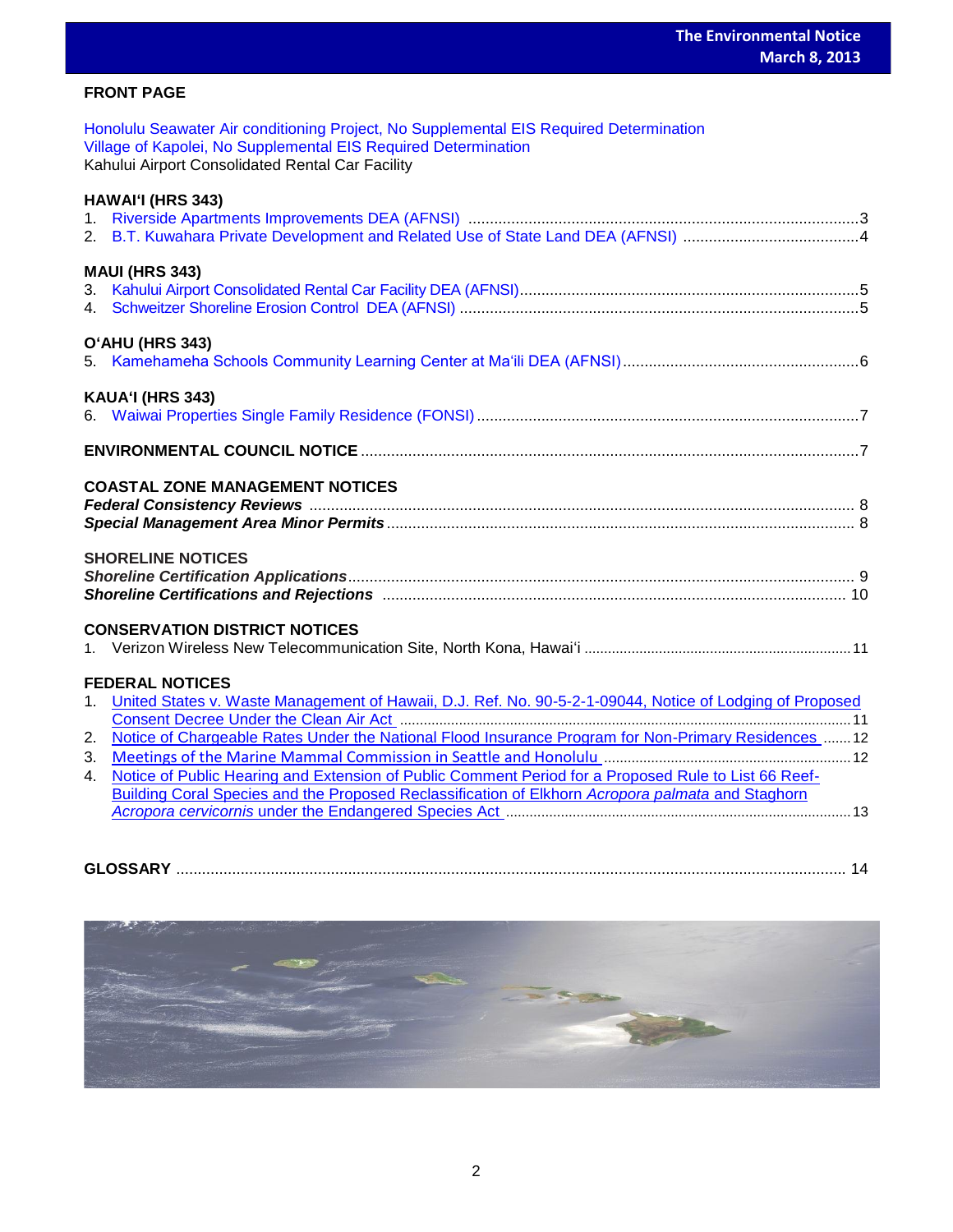**HAWAII ISLAND** 

# **HAWAII (HRS 343)**

# **1. [Riverside Apartments Improvements](http://oeqc.doh.hawaii.gov/Shared%20Documents/EA_and_EIS_Online_Library/Hawaii/2010s/2013-03-08-DEA-5e-Hilo-Riverside-Apartments-Improvements-and-Stream-Bank-Stabilization.pdf) DEA (AFNSI)**

| Island:<br><b>District:</b> | Hawai'i<br>South Hilo                                                                                                                                               | <b>PROJECT</b>       |  |  |  |
|-----------------------------|---------------------------------------------------------------------------------------------------------------------------------------------------------------------|----------------------|--|--|--|
| TMK:                        | 2-6-003:009                                                                                                                                                         | <b>LOCATION</b><br>▫ |  |  |  |
| <b>Permits:</b>             | SMA Use Permit (SMP), Stream Channel Alteration<br>Permit (SCAP)                                                                                                    | <b>HILO</b>          |  |  |  |
| <b>Applicant:</b>           | UHC 00382 Hilo L.P., a Hawai'i Limited Partnership,<br>2000 E. Fourth Street, Suite 205, Santa Ana, CA<br>92705.<br>Contact: Thomas G. Fischer, (714) 835 3955 x104 |                      |  |  |  |
| <b>Approving</b>            |                                                                                                                                                                     | <b>HAWAII ISLAN</b>  |  |  |  |
| Agency:                     | Hawai'i Housing Finance and Development Corporation (HHFDC), 677 Queen Street,<br>Suite 300, Honolulu, HI 96813. Contact: Janice Takahashi, (808) 587-0639          |                      |  |  |  |
| <b>Consultant:</b>          | Kimura International, 1600 Kapi'olani Boulevard, Suite 1610, Honolulu, HI 96814<br>Contact: Leslie Kurisaki, (808) 944-8848                                         |                      |  |  |  |
| $Q_{\text{full}}$           | Statutory 20 day public rovious and commont poriod starts, commonts are duo by April 08                                                                             |                      |  |  |  |

**Status:** Statutory 30 day public review and comment period starts, comments are due by April 08, 2013. Send comments to the applicant and approving agency.

The UHC 00382 Hilo L.P., a Hawai'i Limited Partnership, is proposing improvements to the Riverside Apartments property. The Riverside Apartments is a 74-unit, multi-family affordable rental complex located at 333 Ohai Street in Hilo, Hawai'i. The proposed action includes 1) interior building renovation; and 2) protection and stabilization of the stream bank bluff behind the apartment building. These are two separate improvement projects that are being implemented independent of each other.

*Interior Building Renovation*: The Riverside Apartments building has not undergone major improvements since its construction in 1973, and the proposed interior renovation is needed to continue to provide residents with safe and decent living conditions. The modernization will provide new flooring, carpeting, appliances, bathroom and kitchen fixtures, cabinets and paint. Plumbing and electrical repairs will be completed as needed. The building's leaking roof will be replaced and photovoltaic panels installed. Several units will be made ADA-accessible. There will be no new structures or work outside the existing building footprint. The building renovation will be completed in phases over a 12 month period.

*Stream Bank Bluff Protection and Stabilization*: The proposed stream bank bluff protection and stabilization is considered urgent, and is needed to prevent of failure of the embankment on the property's Second Level terrace. A recent geotechnical investigation found that the steep stream bank behind the apartment building, which overlooks the Wailuku River, is marginally stable and susceptible to slope failure. In this Second Level area, the building is very close to the edge of the embankment, and a slope failure would likely threaten the structural stability of the apartment and possibly the safety of its residents.

In 2008, there was a slope failure on another area of the property, on the adjacent Third Level terrace where the building is also very close to the edge. In the 2008 incident, heavy rains are believed to have contributed to the slope failure. Emergency repairs were completed in 2011 to stabilize and protect the stream bank, and fortunately, there appeared to be no damage to the building.

The currently proposed stream bank bluff protection and stabilization is similar to what was done in 2011 on the adjacent scarp. The project will install a series of soil nails to reinforce the steep embankment slope. An 8- to 10-inch thick layer of reinforced shotcrete (gunite) will be constructed over the slope to protect and stabilize the slope face. The toe of the embankment will be protected against future erosion, scour and undermining by constructing a cutoff wall. A series of micropiles will be installed at the top of the slope adjacent to the building. This is a redundant measure to protect the building in an area where the building footings are very close to the steep stream bank slope. All work will occur outside the waters of the Wailuku River, and best management practices will be used to ensure that dirt and debris does not enter the river.

The federal Department of Housing and Urban Development (HUD), which provides Section 8 rental subsidies to the Riverside Apartments, has required that the stream bank bluff protection and stabilization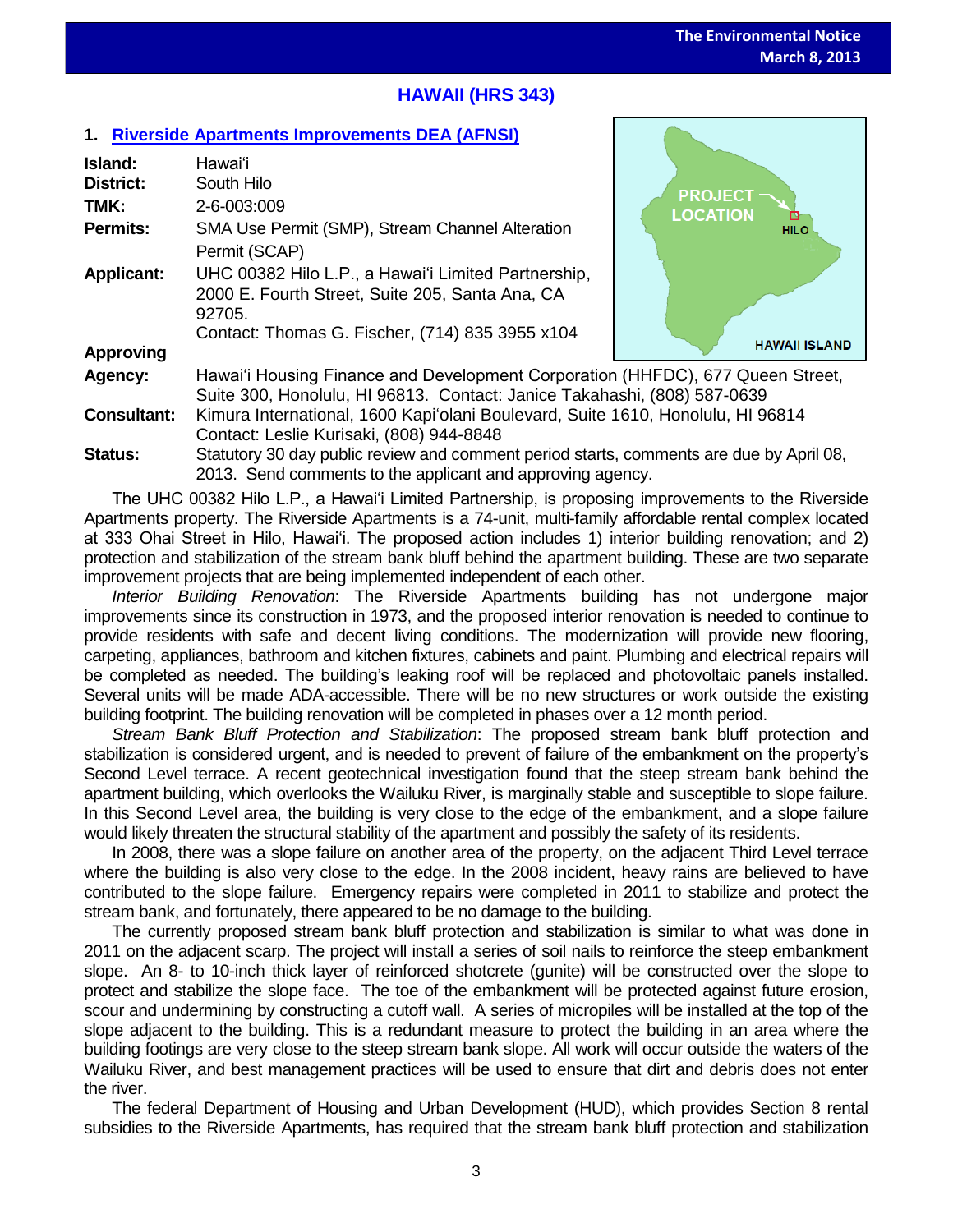be completed as a condition of its continued funding. Without the HUD subsidies, the building could not continue to be operated as an affordable housing complex. The work on the embankment is scheduled to begin in late 2013, and the actual construction work is estimated to take about 4 months.

# **2. B.T. Kuwahara [Private Development and Related Use of State Land DEA \(AFNSI\)](http://oeqc.doh.hawaii.gov/Shared%20Documents/EA_and_EIS_Online_Library/Hawaii/2010s/2013-03-08-DEA-5e-BT-Kuwahara-Private-Development-in-Pahoa-Village.pdf)**

| Island:            | Hawai'i                                                                                 |                                                                              |  |
|--------------------|-----------------------------------------------------------------------------------------|------------------------------------------------------------------------------|--|
| District:          | Puna                                                                                    |                                                                              |  |
|                    |                                                                                         | PACIFIC<br>- GOEAN                                                           |  |
| TMK:               | $(3rd)$ 1-5-007:006, 055, 069 & 070                                                     | anu-1045                                                                     |  |
| <b>Permits:</b>    | State of Historic Preservation Division: Chapter 6e                                     |                                                                              |  |
|                    | Concurrence; State Department of Health: NPDES, UIC,                                    | $\frac{1}{16}$ and $\frac{1}{16}$                                            |  |
|                    | Approval of Wastewater Treatment Systems; County of                                     | PROJECT<br>LOCATION<br>1006-004<br><b>Lives</b><br>LENU B.L.<br>LINCIATI COA |  |
|                    | Hawai'i, Department of Public Works: Grubbing, Grading                                  |                                                                              |  |
|                    | and Driveway Permits; County of Hawai'i, Planning                                       |                                                                              |  |
|                    | Department Plan Approval, State Land Use Boundary                                       | <b>PROFILE</b>                                                               |  |
|                    | Amendment Application, Change of Zone Application                                       |                                                                              |  |
| <b>Applicant:</b>  | B.T. Kuwahara LLC, PO Box 421, Pahoa, Hawai'i, 96778                                    | <b>BIG ISLAND MAP</b>                                                        |  |
|                    | Contact: Jon McElvaney, 938-2033                                                        |                                                                              |  |
| <b>Approving</b>   |                                                                                         |                                                                              |  |
| <b>Agency:</b>     | County of Hawai'i Planning Department, 101 Pau'ahi Street, Hilo, HI 96720.              |                                                                              |  |
|                    | Contact: Bobby Jean Leithead-Todd, (808) 961-8288                                       |                                                                              |  |
| <b>Consultant:</b> | GK Environmental LLC, PO Box 1310, Honoka'a, HI 96727.                                  |                                                                              |  |
|                    | Contact: Graham Knopp, (808) 938-8583                                                   |                                                                              |  |
| Status:            | Statutory 30 day public review and comment period starts, comments are due by April 08, |                                                                              |  |
|                    | 2013. Send comments to the applicant, approving agency and consultant.                  |                                                                              |  |

B.T. Kuwahara proposes to construct a commercial center along Pahoa Village Road and adjacent to the Kahakai Boulevard-Pahoa Village Road intersection. The commercial center would consists of 105, 143 square feet of leasable space, and would most likely include a super market, garden center, family medical clinic, a quality restaurany, a post office, a medical/dental clinic, a specialty retail store, a paint/ hardware store, a second specialty retail store, and a full service restaurant. The project would utilize three privately-owned parcels totaling 9.93- acres and a 50-foot- wide by 829.60-foot-long State of Hawaii property, the Kahakai Boulevard extension which would be improved to provide access to the project site. Additional roadway improvements include widening the portion of Pahoa Village Road fronting the project site to allow for turning lands and sidewalks, and construction of a traffic light at the Kahakai Boulevard-Pahoa Village Road intersection.

No public funds would be used fro the proposed project. Total project construction costs are roughly estimated at \$20 million. Construction would commence in 2013 upon completion of permitting and design; and may be completed as soon as 2014.

The proposed project would have significant positive economic and social impacts by providing both short-term and long-term employment and by providing access to services including health care, in an area with a distinct lack of such services. Traffic impacts would occur, and would be mitigated by signalization of the Kahakai Boulevard-Pahoa Village Road intersection, and by the addition of turning lanes. Other minor, short-term construction-phase impacts including noise, air, and water quality are mitigable. No other significant impacts are expected to occur to cultural and historic sites, archaeological resources, and flora and fauna, or they are negigible.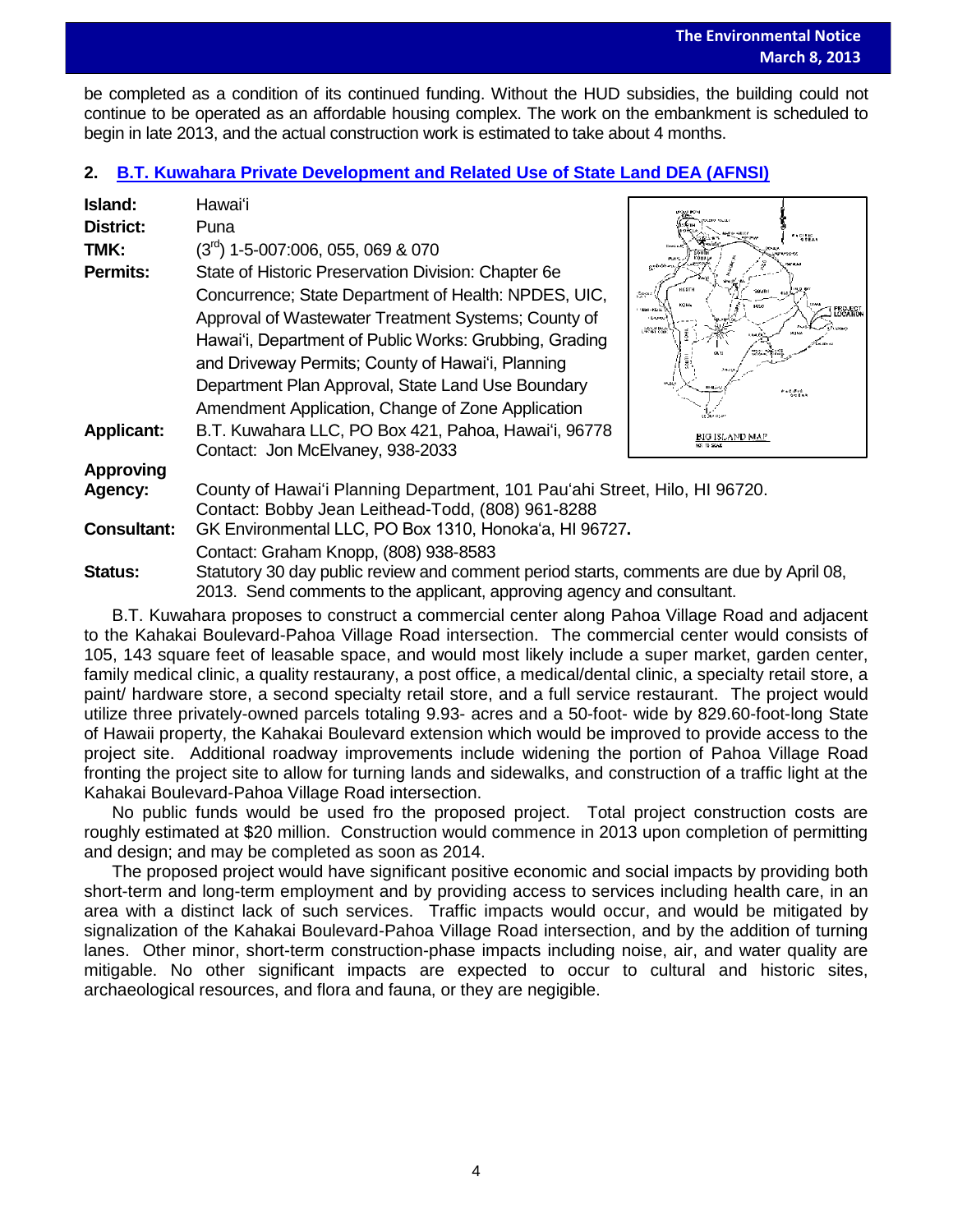# **MAUI (HRS 343)**

# **3. [Kahului Airport Consolidated Rental Car Facility](http://oeqc.doh.hawaii.gov/Shared%20Documents/EA_and_EIS_Online_Library/Maui/2010s/2013-03-08-DEA-5b-Kahului-Airport-Consolidated-Rental-Car-Facility.pdf) DEA (AFNSI)**

| Island:                        | Maui                                            |  |
|--------------------------------|-------------------------------------------------|--|
| <b>District:</b>               | Wailuku                                         |  |
| TMK:                           | (2) 3-8-001:019 (por) and 239                   |  |
| <b>Permits:</b>                | NEPA EA, Chapter 343 EA, Special                |  |
|                                | Management Area Use Permit, NPDES Permit,       |  |
|                                | and Noise Permit (as applicable)                |  |
| <b>Proposing/Determination</b> |                                                 |  |
| Agency:                        | Department of Transportation, Airport Division, |  |

400 Rodgers Boulevard, 7<sup>th</sup> Floor, Honolulu, HI L 96819. Contact: Mr. Jeffrey Chang, (808) 838-8835



- **Consultant:** Ricondo & Associates, Inc., 3239 Ualena Street, Third Floor, Honolulu, HI, 96819. Contact: Stephen Culberson, (808) 840-5294
- **Status:** Statutory 30 day public review and comment period starts, comments are due by April 08, 2013. Send comments to the proposing/determination agency and consultant.

The purpose of the proposed Consolidated Rental Car (ConRAC) Facility at the Kahului Airport is to provide the necessary space for the on-Airport rental car companies to accommodate the ready/return service and quick turnaround (QTA) facilities in a single location on the Airport. Excess rental car storage, dealer preparation, and heavy maintenance will continue to be accommodated at the existing rental car facility locations on the Airport. The proposed ConRAC will provide adequate on-Airport facilities for the rental car companies, reduce traffic and congestion on the terminal roadway system and enhance the overall customer experience at the Kahului Airport.

The construction of the new ConRAC facility and its related improvements will be located on approximately 17 acres of land at the Kahului Airport. The ConRAC facility will include approximately 4,200 parking stalls for rental car use, as well as a quick turnaround area, office, customer service area, and fueling and car wash areas for the various rental car operators.

# **4. [Schweitzer Shoreline Erosion Control DEA \(AFNSI\)](http://oeqc.doh.hawaii.gov/Shared%20Documents/EA_and_EIS_Online_Library/Maui/2010s/2013-03-08-DEA-5e-Schweitzer-Shoreline-Erosion-Control-in-Lahaina.pdf)**

| Island:            | Maui                                                                                    |  |  |  |  |  |
|--------------------|-----------------------------------------------------------------------------------------|--|--|--|--|--|
| <b>District:</b>   | Lahaina                                                                                 |  |  |  |  |  |
| TMK:               | $(2)$ 4-3-015:001                                                                       |  |  |  |  |  |
| <b>Permits:</b>    | <b>Conservation District Use</b>                                                        |  |  |  |  |  |
| <b>Applicant:</b>  | Henry Schweitzer and Diane Schweitzer, 1885                                             |  |  |  |  |  |
|                    | Lower Honoapi'ilani Road, Lahaina, HI 96761.                                            |  |  |  |  |  |
|                    | Contact: Paul R. Mancini, (808) 874-8351                                                |  |  |  |  |  |
| <b>Approving</b>   |                                                                                         |  |  |  |  |  |
| Agency:            | Office of Conservation and Coastal Lands,                                               |  |  |  |  |  |
|                    | Department of Land and Natural Resources,                                               |  |  |  |  |  |
|                    | Kalanimoku Building, 1151 Punchbowl Street, Room 131, Honolulu, HI 96813.               |  |  |  |  |  |
|                    | Contact: Samuel J. Lemmo, (808) 587-0377                                                |  |  |  |  |  |
| <b>Consultant:</b> | Chris Hart & Partners, Inc., 115 N. Market Street, Wailuku, HI 96793.                   |  |  |  |  |  |
|                    | Contact: R. Raymond Cabebe (808) 242-1955                                               |  |  |  |  |  |
| <b>Status:</b>     | Statutory 30 day public review and comment period starts, comments are due by April 08, |  |  |  |  |  |
|                    | 2013. Send comments to the applicant, approving agency and consultant.                  |  |  |  |  |  |

The property owner proposes to retain a seawall and stair structure that was constructed by a contractor on the subject property in 1980 on what was then understood to be private property and pursuant to permits applied for and issued by the County of Maui. It was discovered in 2012 that the contractor built the structure makai of a certified shoreline boundary that was obtained in 1980 for the purposes of obtaining the County of Maui permits.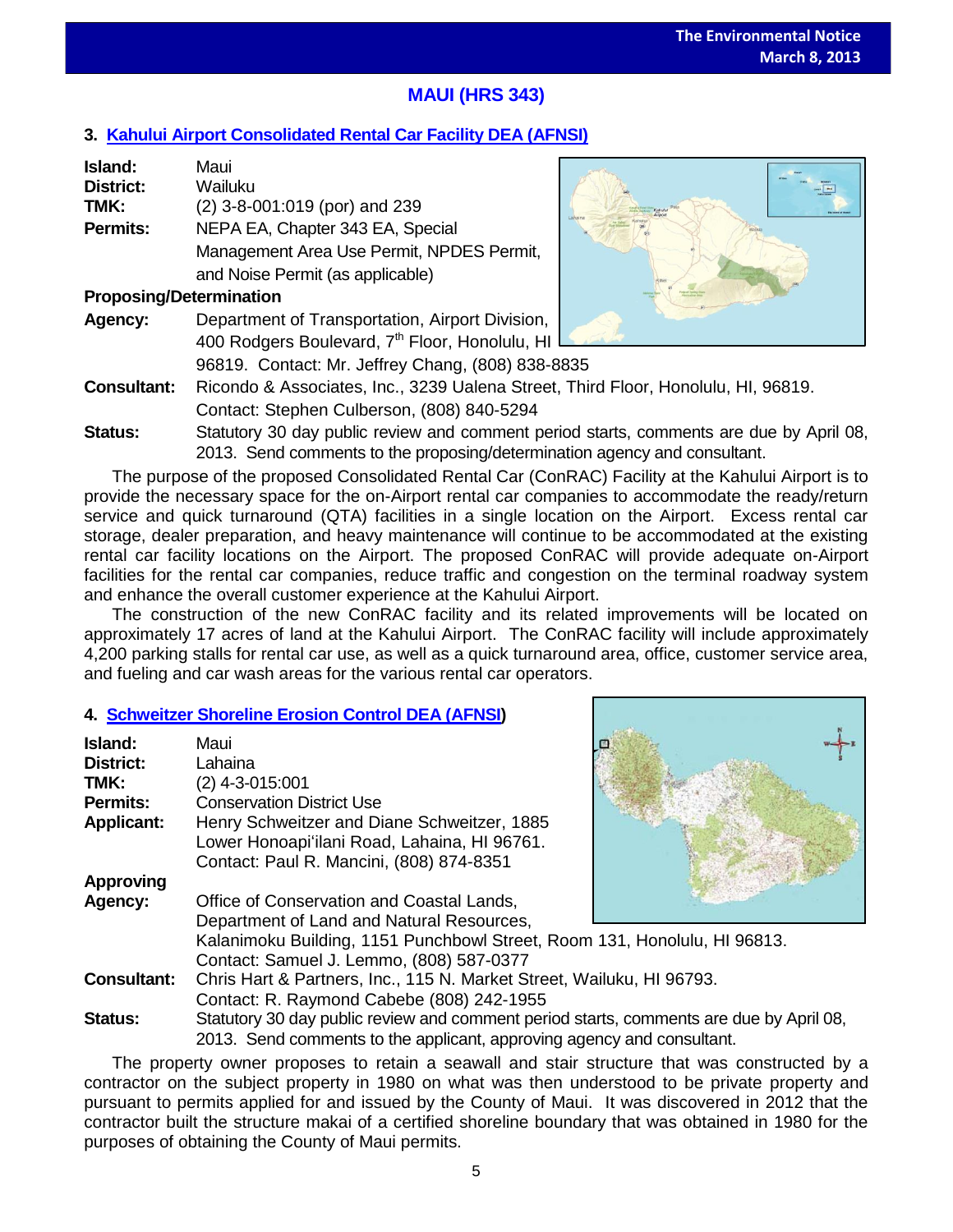The Board of Land and Natural Resources considered the circumstances under which the structure was constructed in 1980 and authorized the property owner to file for a Conservation District Use Permit in order to obtain an easement on the State of Hawaii property.

The seawall and stairs are consistent with the existing walls to the north and south of the property and will protect the upland portion of the property from erosion due to storm waves and will also protect the beach and nearshore waters from impacts related to eroded soils transported by wave action and/or inland runoff. Removal of the structure would result in erosion of the subject property and turbidity in nearshore coastal waters.

# **OʻAHU (HRS 343)**

# **5. [Kamehameha Schools Community Learning Center at Maʻili](http://oeqc.doh.hawaii.gov/Shared%20Documents/EA_and_EIS_Online_Library/Oahu/2010s/2013-03-08-DEA-5e-Kamehameha-Schools-Community-Learning-Center-at%20Maili.pdf) DEA (AFNSI)**

| Island:                                                                                                    | Oʻahu                                                                                                                                                                 |                          |  |  |
|------------------------------------------------------------------------------------------------------------|-----------------------------------------------------------------------------------------------------------------------------------------------------------------------|--------------------------|--|--|
| District:                                                                                                  | Wai'anae                                                                                                                                                              |                          |  |  |
| TMK:                                                                                                       | 8-7-010: 007 (portion)                                                                                                                                                |                          |  |  |
| <b>Permits:</b>                                                                                            | Building, Grading, Construction Dewatering, Noise for                                                                                                                 |                          |  |  |
|                                                                                                            | Construction Activities, Trenching, Industrial                                                                                                                        |                          |  |  |
|                                                                                                            | Wastewater Discharge, Construction within a Flood                                                                                                                     |                          |  |  |
|                                                                                                            | Hazard District, Drainage Connection, Sewer                                                                                                                           | Vaianae<br>_Project Area |  |  |
|                                                                                                            | Connection, Site Development, Subdivision, Traffic                                                                                                                    | Nanakul                  |  |  |
|                                                                                                            | Review Branch Approval, Water Availability Approval,                                                                                                                  | <b>E</b> Honolulu        |  |  |
|                                                                                                            | Plan Review Approval, National Pollutant Discharge                                                                                                                    |                          |  |  |
|                                                                                                            | Elimination System, Section 6E (Hawai'i Revised                                                                                                                       |                          |  |  |
|                                                                                                            | Statutes), and Permit to perform work within a State Right-of-Way.                                                                                                    |                          |  |  |
| Kamehameha Schools, Enterprise Planning and Sustainability Facilities Development and<br><b>Applicant:</b> |                                                                                                                                                                       |                          |  |  |
|                                                                                                            | Support Division, 567 South King Street, Suite 617, Honolulu, HI 96813                                                                                                |                          |  |  |
|                                                                                                            | Contact: Kaiulani Sodaro, (808) 534-8499                                                                                                                              |                          |  |  |
| <b>Approving</b><br>Agency:                                                                                |                                                                                                                                                                       |                          |  |  |
|                                                                                                            | State of Hawai'i, Department of Hawaiian Home Lands, P.O. Box 1879, Honolulu, HI 96805<br>Contact: Jobie Masagatani, (808) 620-9501                                   |                          |  |  |
| <b>Consultant:</b>                                                                                         | PBR HAWAII, 1001 Bishop Street, Suite 650, Honolulu, HI 96813.                                                                                                        |                          |  |  |
|                                                                                                            | Contact: Michael Shibata, (808) 521-5631                                                                                                                              |                          |  |  |
| Status:                                                                                                    | Statutory 30 day public review and comment period starts, comments are due by April 08,<br>2013. Send comments to the proposing/ determination agency and consultant. |                          |  |  |

Kamehameha Schools' mission is to fulfill Pauʻahi's desire to improve the capability and wellbeing of native Hawaiians into perpetuity through education. Kamehameha Schools believes that working within native Hawaiian communities to strengthen schools and other educational providers will not only serve native Hawaiian families, but will help to lift the level of education and well-being for the entire community. To that end, Kamehameha Schools' *Ka Pua* Initiative on the Waiʻanae Coast will work to align commitments and investments across the entire Wai'anae Coast and make significant investments in facilities, capacity, and community infrastructure. Through *Ka Pua*, Kamehameha Schools is poised to make a significant difference through partnership and engagement.

One of the most significant commitments Kamehameha Schools is making to the Waiʻanae Coast is the development of the Kamehameha Schools' Community Learning Center (KCLC) at Maʻili that will not only symbolize a collective commitment to the community and its children, but will model innovative and collaborative supports for *keiki* and *'ohana*, fostering better educational outcomes, strengthening the community, and deepen a vibrant native Hawaiian culture. As part of the overall *Ka Pua* Education Plan, the KCLC at Maʻili will establish state of the art educational spaces, serve as the nexus for Kamehameha Schools' presence on the Waiʻanae Coast, and reduce significant barriers for community collaborators.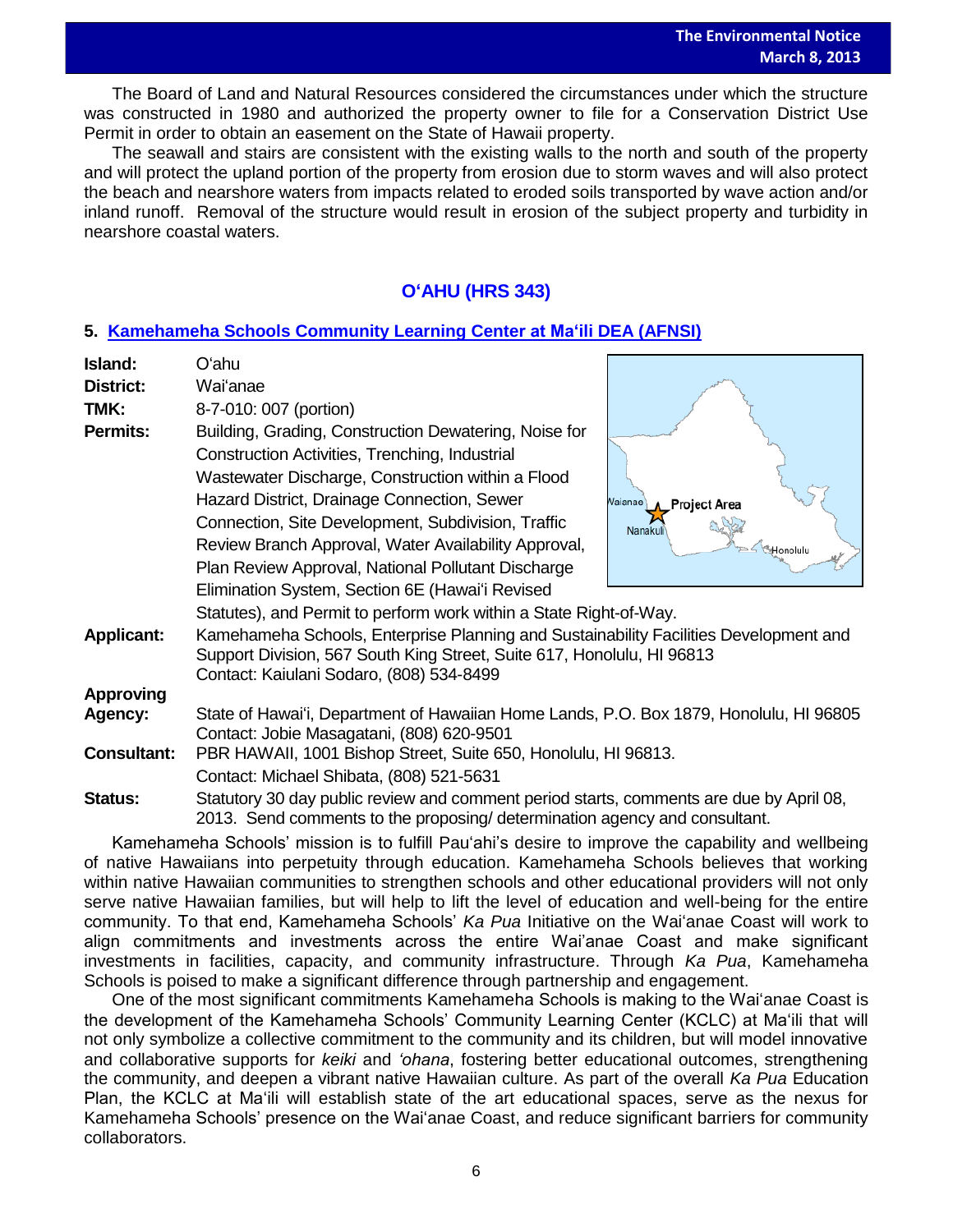## **The Environmental Notice March 8, 2013**

wai Rd. HI

 The KCLC at Maʻili will be located on approximately 40 acres of land in Maʻili (TMK 8-7-010: 007 por.). The 40-acre project site is part of a larger 89.274-acre parcel owned by the State Department of Hawaiian Home Lands. While the exact spatial requirements are still being refined, the KCLC at Maʻili is envisioned as being developed in three phases and uses envisioned include an early childhood education complex, educational support (P-20 programs), and student and community support facilities

# **KAUAʻI (HRS 343)**

# **6. [Waiwai Properties Single Family Residence](http://oeqc.doh.hawaii.gov/Shared%20Documents/EA_and_EIS_Online_Library/Kauai/2010s/2013-03-08-FEA-5e-Waiwai-Properties-Single-Family-Residence-Lawai-Beach-Road.pdf) (FONSI)**

| Island:            | Kauaʻi                                                                                                                 |                     |
|--------------------|------------------------------------------------------------------------------------------------------------------------|---------------------|
| <b>District:</b>   | Koloa                                                                                                                  | Kailiu Cany         |
| TMK:               | 4-2-6-3:008                                                                                                            | <b>Henopu</b> C     |
| <b>Permits:</b>    | Shoreline Setback Variance & Class IV Zoning<br>Permit                                                                 |                     |
| <b>Applicant:</b>  | Wai Wai Properties, LLC & Jochner Living Trust, PO<br>Box 69, Koloa, HI 96756<br>Contact: Hannah Sirois (808) 639-2367 |                     |
| <b>Approving</b>   |                                                                                                                        |                     |
| Agency:            | Kaua'i County Planning Department, 4444 Rice St.,<br>Suite 473, Lihue, HI 96766                                        | <b>Project Site</b> |
|                    | Contact: Jody Galinato, 808-241-4065                                                                                   |                     |
| <b>Consultant:</b> | Greg Kamm Planning & Management, 2284 Wiliko St., Lihue, HI 96766<br>Contact: Greg Kamm, (808) 742-1144                |                     |

**Status:** Finding of No Significant Impact

The Applicant is proposing to construct one single-family residence on the subject property, along with a garage, full underground utilities, landscaping and a new septic system. There previously was a residence on the property from at least 1947 to 2005, when it was demolished. Almost all the lots along the makai side of Lawai Beach Road have dwellings constructed on them, including the lots of both sides of the subject property. This is one of the few vacant lots remaining. Almost all these dwellings were constructed under a more lenient shoreline setback policy.

Due to the very small size of the lot (6,820 square feet) and the required street setback, the required septic system setbacks, the requirement for off-street parking and the current shoreline setback policy, the cottage will intrude to some degree into to the 40' setback from the recently-certified shoreline.

No adverse environmental or other negative impacts are anticipated. The use is the same as all the neighboring properties and is the same as previously existed on the property.

# **ENVIRONMENTAL COUNCIL NOTICE**

The Environmental Council has a tentative meeting scheduled for Thursday, March 21, 2013. Please go to the State [Calendar](http://calendar.ehawaii.gov/calendar/html/event) website six days prior to the meeting date to review the agenda. For more information, contact the Council at [oeqchawaii@doh.hawaii.gov](mailto:oeqchawaii@doh.hawaii.gov) or call 586-4185.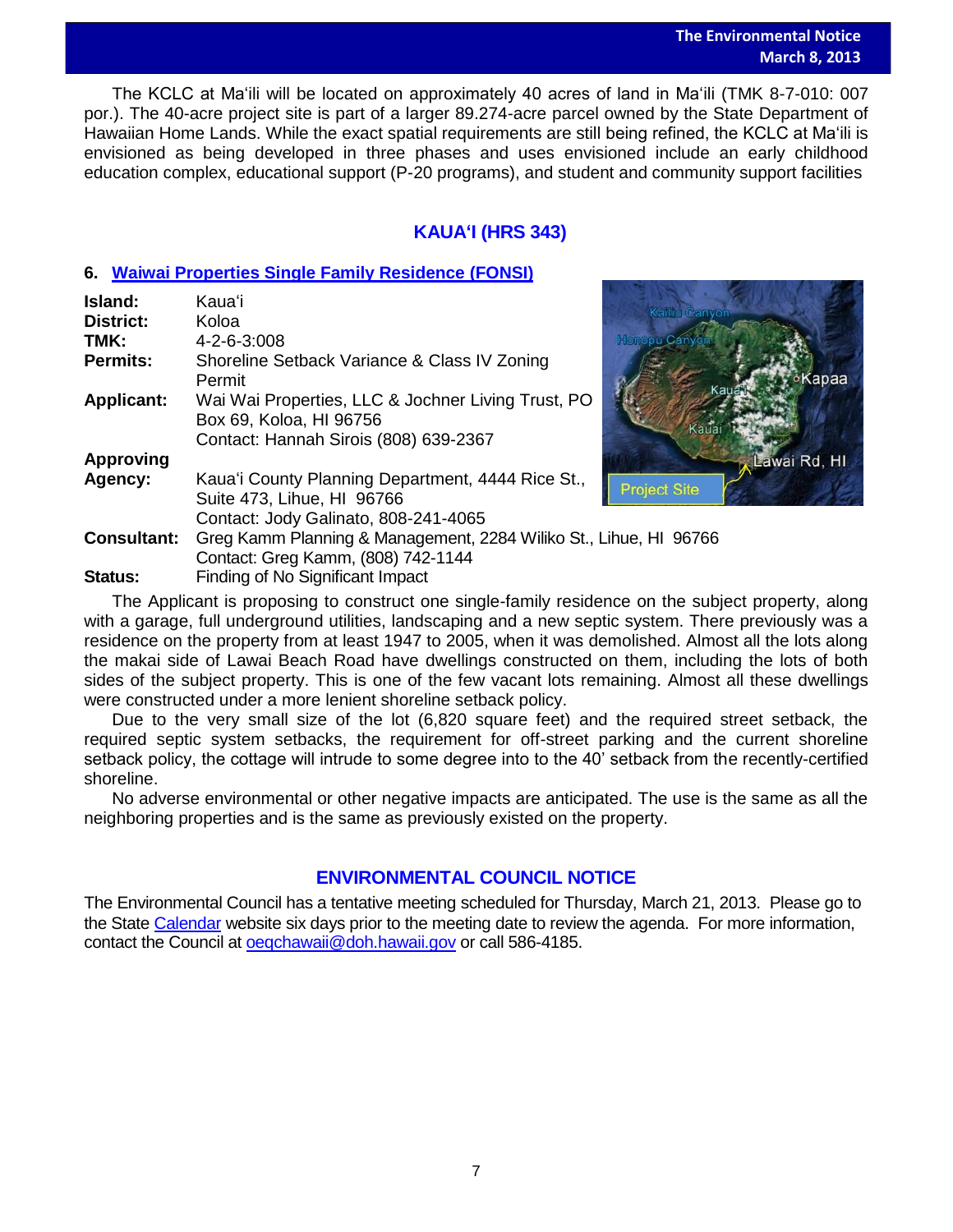# **COASTAL ZONE MANAGEMENT NOTICES**

# **Federal Consistency Reviews**

The Hawaiʻi Coastal Zone Management (CZM) Program has received the following federal actions to review for consistency with the CZM objectives and policies in Chapter 205A, Hawaii Revised Statutes. This public notice is being provided in accordance with section 306(d) (14) of the National Coastal Zone Management Act of 1972, as amended. For general information about CZM federal consistency please call John Nakagawa with the Hawaiʻi CZM Program at 587-2878. For neighboring islands use the following toll free numbers: Lanai & Molokaʻi: 468-4644 x72878, Kauaʻi: 274-3141 x72878, Maui: 984- 2400 x72878 or Hawaiʻi: 974-4000 x72878. For specific information or questions about an action listed below please contact the CZM staff person identified for each action. Federally mandated deadlines require that comments be received by the date specified for each CZM consistency review. Comments may be submitted by mail, electronic mail or fax, as indicated below.

*Mail*: Office of Planning Department of Business, Economic Development and Tourism P.O. Box 2359 Honolulu, Hawaiʻi 96804 *Email*: [jnakagaw@dbedt.hawaii.gov](mailto:jnakagaw@dbedt.hawaii.gov) *Fax*: (808) 587-2899

# *Laupahoehoe Harbor Breakwater Repair, Laupahoehoe, Hawaiʻi*

| Federal Action:<br>Federal Agency:<br>Proposed Action: | <b>Federal Agency Activity</b><br>U.S. Army Corps of Engineers, Honolulu District<br>Repair the existing 200-foot long breakwater at Laupahoehoe Harbor. Over time,<br>underlayer material has been washed out of the rib-cap section and voids have been<br>created in the head section of the breakwater, which allows greater wave<br>transmission and diffraction through to the boat launch ramp. Also, the voids in the<br>armor layer at the root of the breakwater have the potential to undermine the<br>adjacent concrete pad. Repair measures include sealing the existing rib-cap<br>structure with underwater tremie grout to prevent wave transmission. The head<br>section of the breakwater will be rehabilitated to reduce wave transmission by<br>placing dolosse units into the repair area. The armor revetment layer at the<br>breakwater root section will be rehabilitated to protect the existing concrete pad<br>adjacent to the breakwater. This repair work will require resetting of armor stones<br>and installing new replacement stone in affected areas. |
|--------------------------------------------------------|------------------------------------------------------------------------------------------------------------------------------------------------------------------------------------------------------------------------------------------------------------------------------------------------------------------------------------------------------------------------------------------------------------------------------------------------------------------------------------------------------------------------------------------------------------------------------------------------------------------------------------------------------------------------------------------------------------------------------------------------------------------------------------------------------------------------------------------------------------------------------------------------------------------------------------------------------------------------------------------------------------------------------------------------------------------------------------------|
| Location:                                              | Laupahoehoe Harbor, Hamakua Coast, Hawai'i<br>$(3)$ 3-6-2: 24                                                                                                                                                                                                                                                                                                                                                                                                                                                                                                                                                                                                                                                                                                                                                                                                                                                                                                                                                                                                                            |
| TMK:<br>Contact:                                       | Justin Goo, 835-4150, or Mark Arakaki, 835-4084                                                                                                                                                                                                                                                                                                                                                                                                                                                                                                                                                                                                                                                                                                                                                                                                                                                                                                                                                                                                                                          |
| <b>CZM Contact:</b>                                    | John Nakagawa, 587-2878, jnakagaw@dbedt.hawaii.gov                                                                                                                                                                                                                                                                                                                                                                                                                                                                                                                                                                                                                                                                                                                                                                                                                                                                                                                                                                                                                                       |
| Comments Due:                                          | March 22, 2013                                                                                                                                                                                                                                                                                                                                                                                                                                                                                                                                                                                                                                                                                                                                                                                                                                                                                                                                                                                                                                                                           |

| <b>Special Management Area (SMA) Minor Permits</b>                                                                                                                                                                                                                                                             |                                                                                              |                                                       |  |
|----------------------------------------------------------------------------------------------------------------------------------------------------------------------------------------------------------------------------------------------------------------------------------------------------------------|----------------------------------------------------------------------------------------------|-------------------------------------------------------|--|
| The SMA Minor permits below have been approved (HRS 205A-30). For more information, contact the<br>county/state Planning Department. Honolulu (768-8014); Hawaii (East Hi, 961-8288; West Hi, 323-4770); Kauai<br>(241-4050); Maui (270-7735); Kaka'ako or Kalaeloa Community Development District (587-2841). |                                                                                              |                                                       |  |
| <b>Location (TMK)</b>                                                                                                                                                                                                                                                                                          | <b>Description (File No.)</b>                                                                | Applicant/Agent                                       |  |
| Kaua'i: Hanalei (5-5-001: 004 & 011)                                                                                                                                                                                                                                                                           | Commercial Tour Boat Activity (per Peddlers &<br>Concessionaires Ordinance) (SMA(M)-2013-18) | Department of Parks & Recreation,<br>County of Kaua'i |  |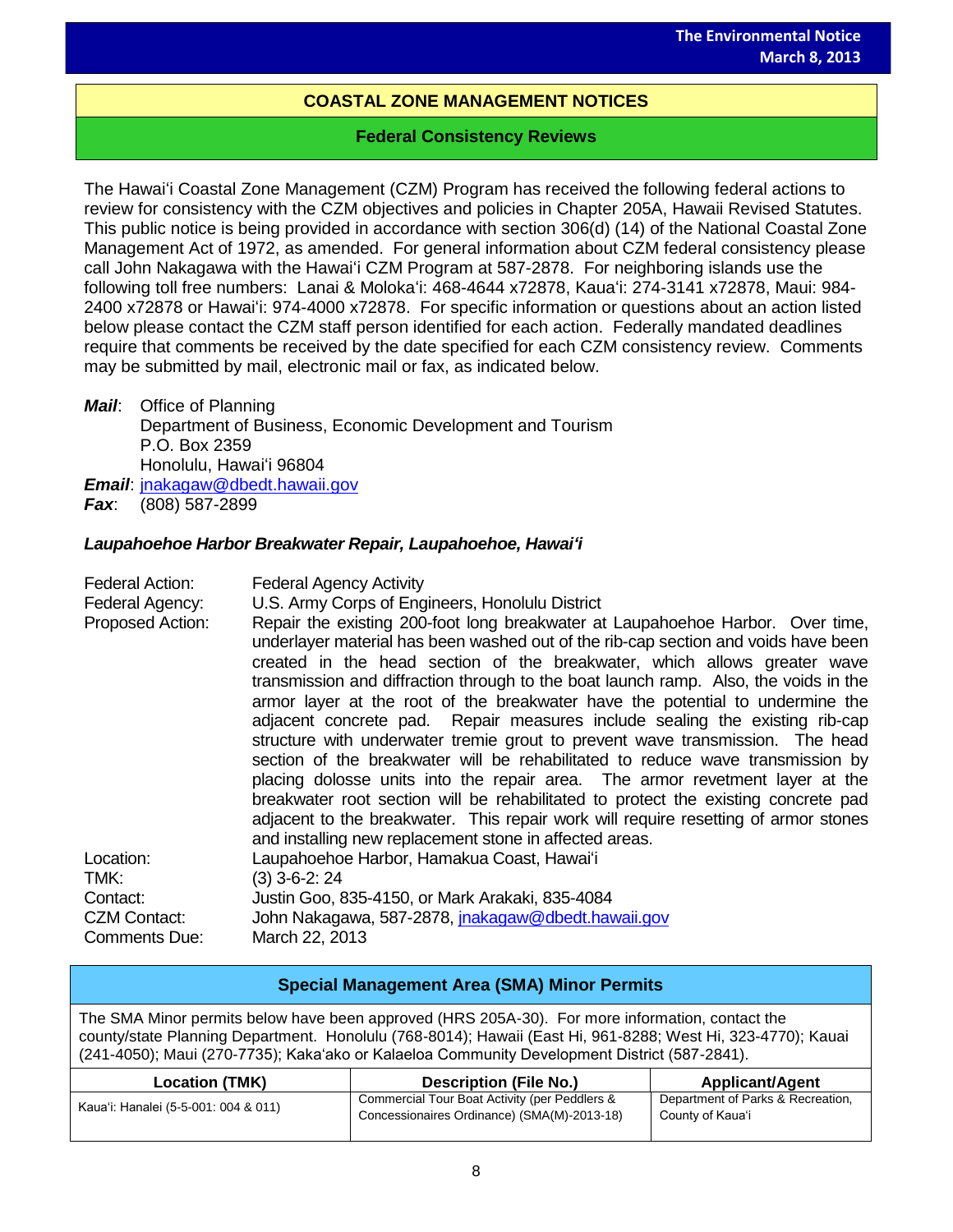|                                      |                                                                                                                      | <b>The Environmental Notice</b><br><b>March 8, 2013</b> |
|--------------------------------------|----------------------------------------------------------------------------------------------------------------------|---------------------------------------------------------|
| Kaua'i: Hanalei (5-5-001: 004 & 011) | Commercial Surf School/Stand-Up Paddle<br>Instruction (per Peddlers & Concessionaires<br>Ordinance) (SMA(M)-2013-19) | Department of Parks & Recreation,<br>County of Kaua'i   |
| Kaua'i: Haena (5-9-002:027)          | Proposed construction of 2-car carport (SMA(M)-<br>2013-20)                                                          | CB & Jennifer Martin                                    |
| Maui: Paia (3-8-002: 077)            | LIM Beach House - Landscape Features (SM2<br>20120039)                                                               | Jeffrey A. Lundahl                                      |
| Maui: Haiku (2-9-007: 074)           | Grid-Tied PV System - Carport Structure (SM2<br>20120129)                                                            | <b>Cheryl Vrieling</b>                                  |
| Maui: Hana (1-3-002: 039)            | Septic System (SM2 20130011)                                                                                         | Kahanu Gardens                                          |
| Maui: Lahaina (4-6-028: 050)         | Install Central Air Conditioning Condenser (SM2<br>20130013)                                                         | Edward & Susan Marszal                                  |
| Maui: Lahaina (4-4-008: 001)         | Temporary Tent (SM2 20130014)                                                                                        | <b>National Marine Sanctuary</b><br>Foundation          |
| Maui: Kahului (3-7-011: 001)         | Office Trailer Addition/Alteration (SM2 20130015)                                                                    | Kitagawa, Michael S                                     |
| Maui: Lahaina (4-6-010: 001)         | Temporary Tents for Annual Bazaar (SM2<br>20130016)                                                                  | Didi Azcueta                                            |

# **SHORELINE NOTICES**

# **Shoreline Certification Applications**

The shoreline certification applications above are available for review at the DLNR Offices on Kauaʻi, Hawaiʻi, Maui, and Honolulu, 1151 Punchbowl Street, Room 220 (HRS 205A-42 and HAR 13-222-12). All comments shall be submitted in writing to the State Land Surveyor, 1151 Punchbowl Street, Room 210, Honolulu, HI 96813 and postmarked no later than 15 calendar days from the date of the public notice of the application. For more information, call Ian Hirokawa at 587-0420.

| File No. | <b>Date</b> | Location                                                                                                                                                                                                                                              | <b>Applicant/Owner</b>                                   | <b>TMK</b>                 |
|----------|-------------|-------------------------------------------------------------------------------------------------------------------------------------------------------------------------------------------------------------------------------------------------------|----------------------------------------------------------|----------------------------|
| OA-1514  | 2/12/13     | Portion of Lot F "Sunset Beach Lots" as shown on File<br>Plan 373 being a portion of Land Patent Grant 8000 to<br>John S. Mackenzie situate at Pupukea-Paumalū,<br>Ko'olauloa, O'ahu<br>Address: 59-351 Ke Nui Road<br>Purpose: Building setback line | Gil P. Bumanglag/ Patricia L.<br>Johnson Trust           | 5-9-020:029                |
| OA-1515  | 2/13/13     | Portion of Royal Patent 4498 Land Commission<br>Award 6175 Apana 1 to Kamaha No Malaea situate<br>at Wailupe, O'ahu<br>Address: 5403 Kalaniana'ole Highway<br>Purpose: Shoreline setback determination                                                | Engineers Surveyors Hawai'i,<br>Inc./ Kalaniana'ole, LLC | 3-6-003:006                |
| OA-1516  | 2/20/13     | Lots 1-B and 7-B Land Court Application 1089 situate<br>at Kamananui, Waialua, Oʻahu<br>Address: N/A<br>Purpose: Building permit                                                                                                                      | Walter P. Thompson, Inc./<br>Shull Bonsall Family Trust  | 6-7-001:051<br>(por.)      |
| OA-1517  | 2/27/13     | Lots 158 to 162 inclusive of Land Court Application<br>1069 (Map 26) situate at Honouliuli, 'Ewa, O'ahu<br>Address: 91-333, 91-329, 91-317, 91-309 and 91-303<br>Papipi Road<br>Purpose: Shoreline determination                                      | Park Engineering/ Haseko<br>(Ewa), Inc.                  | $9 - 1 - 011:001 -$<br>005 |
| OA-1518  | 2/27/13     | Lot 157 as shown on Map 26 and Lot 297 as shown<br>on Map 45 of Land Court Application 1069 situate at<br>Honouliuli, 'Ewa, O'ahu<br>Address: 91-295 Papipi Road<br>Purpose: Shoreline determination                                                  | Park Engineering/ Haseko<br>(Ewa), Inc.                  | 9-1-011:006 &<br>007       |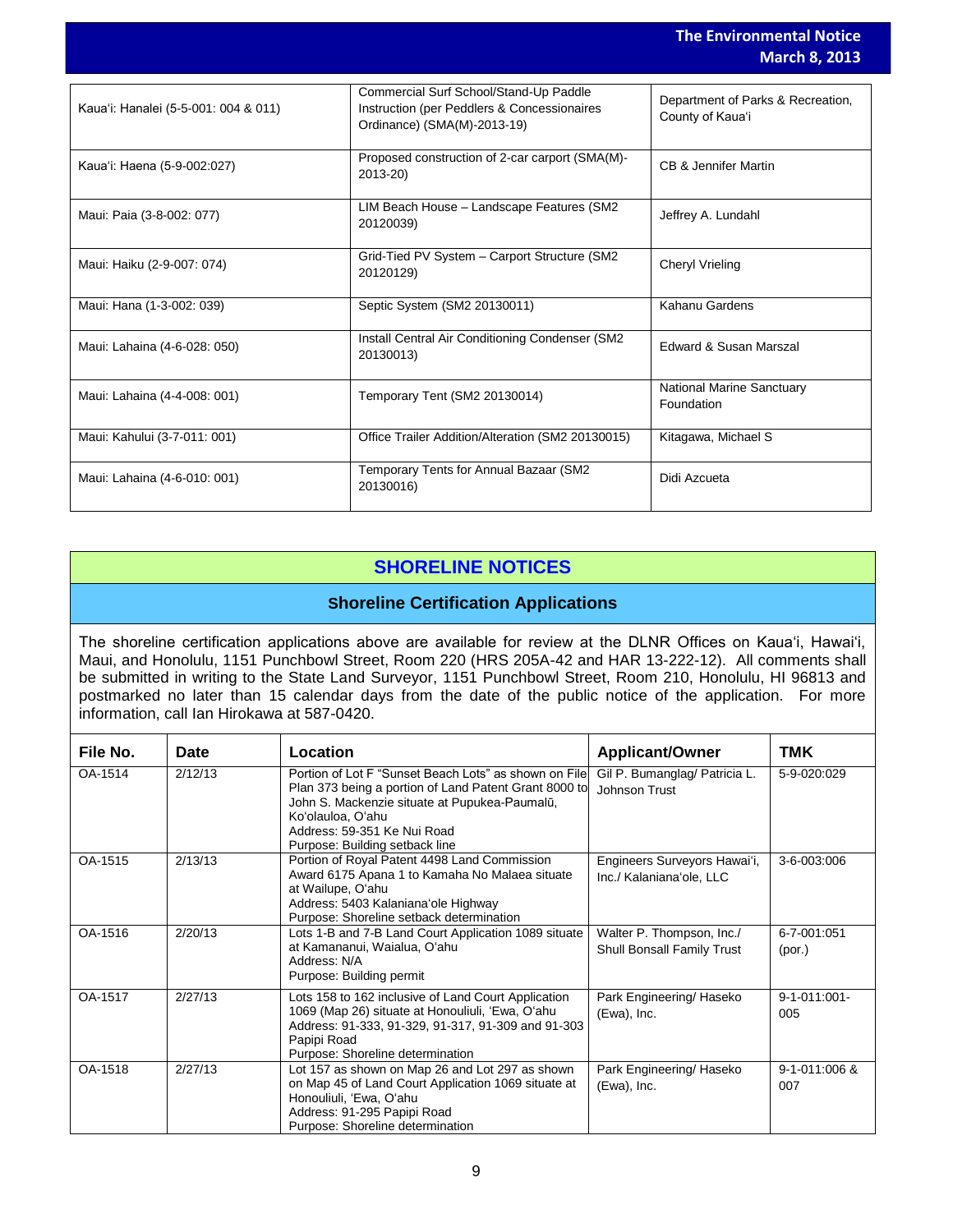|         |         |                                                                                                                                                                                                                                                                                                                                                                        |                                                                  | <b>The Environmental Notice</b><br><b>March 8, 2013</b> |
|---------|---------|------------------------------------------------------------------------------------------------------------------------------------------------------------------------------------------------------------------------------------------------------------------------------------------------------------------------------------------------------------------------|------------------------------------------------------------------|---------------------------------------------------------|
| OA-1519 | 2/27/13 | Lot 2697 as shown on Map 274 of Land Court<br>Application 1069 situate at Honouliuli, 'Ewa, O'ahu<br>Address: Oneula Beach Park<br>Purpose: Shoreline determination                                                                                                                                                                                                    | Park Engineering/ City and<br>County of Honolulu                 | 9-1-134:006                                             |
| OA-1520 | 2/28/13 | Lot 11729 as shown on Land Court Application 1069<br>(Map 846) and Lot 5 Document Number A-46370706<br>being a portion of Royal Patent 6971, Land<br>Commission Award 11216 Apana 8 to M. Kekauonohi<br>and all of Grant 30 Apana 8 to the Board of Education<br>situate at Honouliuli, 'Ewa, O'ahu<br>Address: 91-101 Papipi Road<br>Purpose: Shoreline determination | Park Engineering/ Haseko<br>(Ewa), Inc.                          | 9-1-134:007 &<br>029                                    |
| MA-538  | 2/14/13 | Hololani Condominium Lot 1-A of Bechert Estate<br>Subdivision being a portion of Lot 1 of Bechert<br>Estate Subdivision and a portion of Grant 1166 to D.<br>Baldwin, J.F. Pogue and S.E. Bishop situate at<br>Kahananui, Lahaina, Maui<br>Address: 4401 Lower Honoapiilani Road<br>Purpose: Shoreline protection purposes                                             | Valera, Inc./ Hololani AOAO                                      | 4-3-010:009                                             |
| MA-539  | 2/15/13 | Lot 33 The Kuau Sunset Beach Lots (File Plan 302)<br>situate at Kuau, Hamakuapoko, Maui<br>Address: 61 Aleiki Place<br>Purpose: Planning                                                                                                                                                                                                                               | Akamai Land Surveying, Inc./<br>Aleiki Place LLC                 | 2-6-011:012                                             |
| MA-540  | 2/20/13 | Portion of Allotment 2 of the Partition of the Hui<br>Lands of Mailepai being a portion of Royal Patent<br>Grant 1663, Land Commission Award 5524 to L.<br>Konia situate at Napili 2 and 3, Ka'anapali, Lahaina,<br>Maui<br>Address: 21 Kapalua Place<br>Purpose: Permit to replace roof on existing building                                                          | Akamai Land Surveying, Inc./<br>Napili Lani AOAO                 | 4-2-002:004                                             |
| MO-160  | 2/25/13 | Lot 388 Land Court Application 632 (Map 29) situate<br>at Kaunakakai, Moloka'i<br>Address: 319 Seaside Street<br>Purpose: Special Management Area review                                                                                                                                                                                                               | Akamai Land Surveying, Inc./<br>Goodfellow Bros., Inc.           | 5-3-007:039                                             |
| MO-161  | 2/25/13 | Lot 396 Land Court Application 1683 (Map 19)<br>situate at Kaluakoi & Iloli, Molokai<br>Address: 3010 Kaluakoi Road<br>Purpose: Building permits and plans                                                                                                                                                                                                             | Akamai Land Surveying, Inc./<br>3010 Kaluakoi Road Inc.          | 5-1-006:070                                             |
| HA-462  | 2/21/13 | Portion of R.P. 4475, L.C. Aw. 7713, Ap. 43 to V.<br>Kamamalu situate at Holualoa 1 <sup>st</sup> and 2 <sup>nd</sup> , North<br>Kona, Island of Hawai'i<br>Address: N/A<br>Purpose: Obtain County permits                                                                                                                                                             | Wes Thomas Associates/<br>George A. Sandusky                     | 7-6-016:012                                             |
| HA-463  | 2/21/13 | Limited Common Element Land Area Appurtenant to<br>Unit "B" of Puako Sands Eha Condominium (CPR<br>Map No. 2556) of Lot D being a portion of L.C. Aw.<br>8559-B, Ap. 6 to W.C. Lunalilo situate at Lalamilo,<br>South Kohala, Island of Hawai'i<br>Address: N/A<br>Purpose: Obtain County permits                                                                      | Wes Thomas Associates/RQ<br>Shupe, Trustee of the Shupe<br>Trust | 6-9-002:026<br>CPR 0002                                 |
| KA-374  | 2/22/13 | Portion of Moanakai Road situate at Kapa'a,<br>Kawaihau, Kaua'i<br>Address: N/A<br>Purpose: Permitting                                                                                                                                                                                                                                                                 | Ryan M. Suzuki/ County of<br>Kaua'i                              | 4-5-001                                                 |

# **Shoreline Certifications and Rejections**

The shoreline notices below have been proposed for certification or rejection by DLNR (HRS 205A-42 and HAR 13-222-26). Any person or agency who wants to appeal shall file a notice of appeal in writing with DLNR no later than 20 calendar days from the date of this public notice. Send the appeal to the Board of Land and Natural Resource, 1151 Punchbowl Street, Room 220, Honolulu, HI 96813.

| File No. | <b>Proposed/Rejected</b>  | Location                                    | <b>Applicant/Owner</b> | тмк         |
|----------|---------------------------|---------------------------------------------|------------------------|-------------|
| OA-1500  | <b>Proposed Shoreline</b> | Lot C of Punalu'u Beach Lots as shown on    | Jaime F. Alimboyoguen/ | 5-3-002:034 |
|          | Certification             | Bishop Estate Map 5252 situate at Punalu'u, | <b>Patrick Field</b>   |             |
|          |                           | Koʻolauloa, Oʻahu                           |                        |             |
|          |                           | Address: 53-227 Kamehameha Highway          |                        |             |
|          |                           | Purpose: Building setback requirement       |                        |             |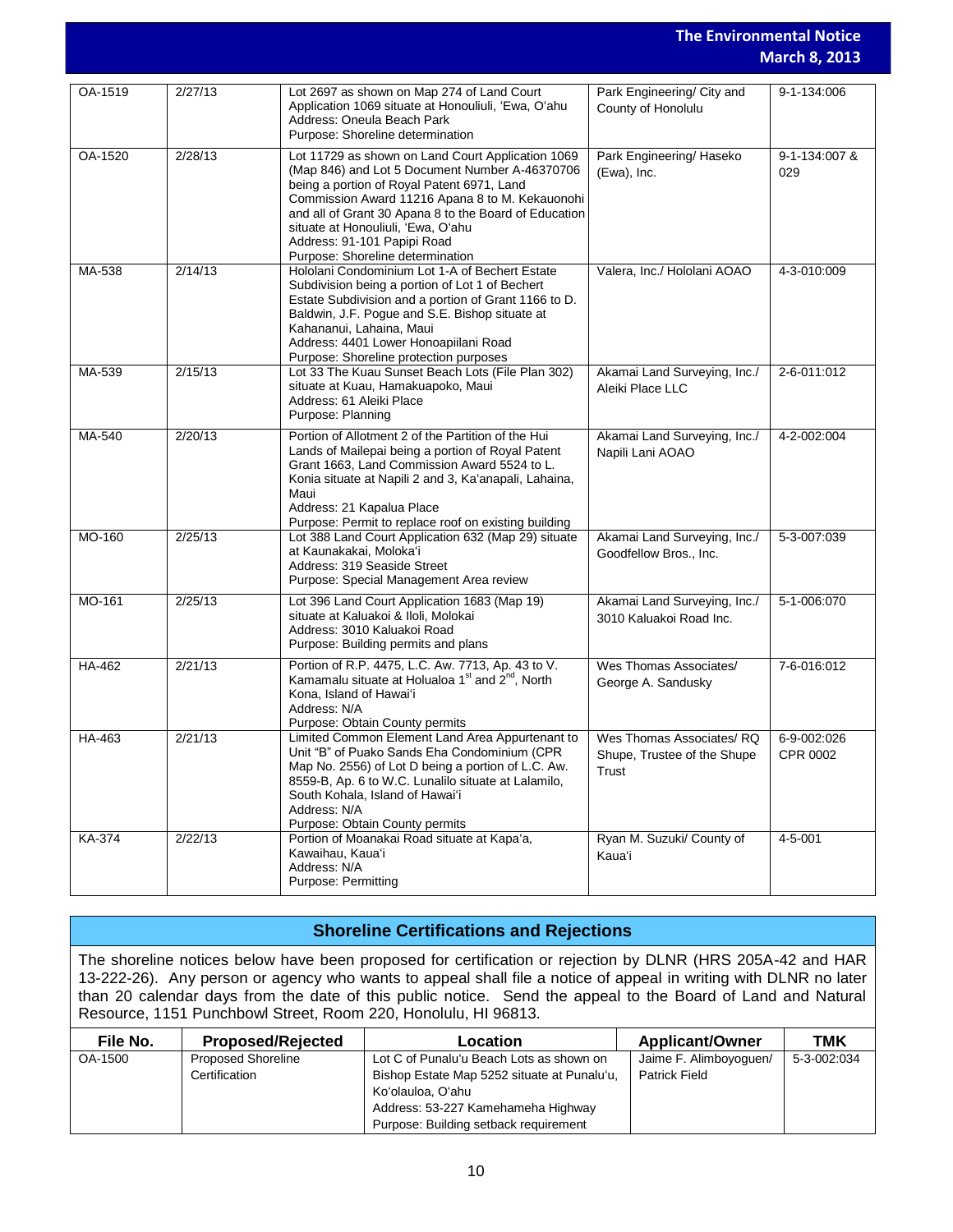|        |                           |                                               | <b>The Environmental Notice</b> | <b>March 8, 2013</b> |
|--------|---------------------------|-----------------------------------------------|---------------------------------|----------------------|
|        |                           |                                               |                                 |                      |
| MA-532 | <b>Proposed Shoreline</b> | Lot 5 Ainalani Lots, portion of Grant 3343 to | R.T. Tanaka Engineers,          | 3-8-002:077          |
|        | Certification             | Claus Spreckels, Spreckelsville, Wailuku,     | Inc./Lim Family Trust           |                      |
|        |                           | Maui                                          |                                 |                      |
|        |                           | Address: 584 Stable Road                      |                                 |                      |
|        |                           | Purpose: Determine shoreline setback          |                                 |                      |

# **CONSERVATION DISTRICT USE APPLICATION**

Persons interested in commenting on the following Conservation District Use Application or interested in receiving notification of determinations on Conservation District Use Applications must submit comments and requests to the Department of Land and Natural Resources. Notification requests must include the following information: 1) Name and address of the requestor; 2) The application for which the requestor would like to receive notice of determination; and 3) The date the notice was initially published in the Environmental Notice. Send comments and requests to: Department of Land and Natural Resources, Office of Conservation and Coastal Lands, P.O. Box 621, Honolulu, HI, 96809. DLNR will make every effort to notify those interested in the subject CDUAs. However, DLNR is not obligated to notify any person not strictly complying with the above requirements. For more information, please contact the Office of Conservation and Coastal Land's staff listed for each project.

| <b>PROJECT:</b>             |                                         |
|-----------------------------|-----------------------------------------|
| <b>File No.:</b>            | CDUA HA-3656                            |
| <b>Name of Applicant:</b>   | Cellco Partnership dba Verizon Wireless |
| Location:                   | North Kona District, Island of Hawai'i  |
| TMKs:                       | $(3)$ 7-3-049:038                       |
| <b>Proposed Action:</b>     | New Telecommunication Site              |
| 343, HRS Determination:     | Exempt                                  |
| <b>Applicant's Contact:</b> | Mike Beason (808) 754-2644              |
| <b>OCCL Staff Contact:</b>  | Alex J. Roy (808) 587-0316              |
|                             |                                         |

# **FEDERAL NOTICES**

# 1. [United States v. Waste Management of Hawai`i, D.J. Ref. No. 90-5-2-1-09044, Notice of Lodging of](http://www.gpo.gov/fdsys/pkg/FR-2013-03-06/pdf/2013-05078.pdf)  [Proposed Consent Decree Under the Clean Air Act](http://www.gpo.gov/fdsys/pkg/FR-2013-03-06/pdf/2013-05078.pdf)

On February 27, 2013, the Department of Justice lodged a proposed consent decree with the United States District Court for the District of Hawai'i in the lawsuit entitled United States v. Waste Management of Hawaii, Inc., Civil Action No. CV 13 00095 RLP. In this action, the United States filed a complaint under the Clean Air Act alleging violations at the Waimanalo Gulch Municipal Solid Waste Landfill located on the island of O'ahu in Hawai'i. The consent decree requires the County to implement injunctive relief including conducting enhanced gas monitoring, complying with interim wellhead gas temperature limits and implementing a Monitoring and Contingency Plan for Elevated Temperatures. The consent decree also requires the County to pay a civil penalty of \$1,100,000. The publication of this notice opens a period for public comment on the consent decree. Comments should be addressed to the Assistant Attorney General, Environment and Natural Resources Division, and should refer to United States v. Waste Management of Hawaiʻi, D.J. Ref. No. 90-5-2-1-09044. All comments must be submitted no later than thirty (30) days after the publication date of this notice. Comments may be submitted either by email or by mail: By email; [pubcommentees.enrd@usdoj.gov.](mailto:pubcommentees.enrd@usdoj.gov) By mail - Assistant Attorney General, U.S. DOJ - ENRD, P.O. Box 7611, Washington, DC 20044-7611. During the public comment period, the consent decree may be examined and downloaded at this Justice Department Web site: http://www.usdoj.gov/enrd/Consent Decrees.html. We will provide a paper copy of the consent decree upon written request and payment of reproduction costs. Please mail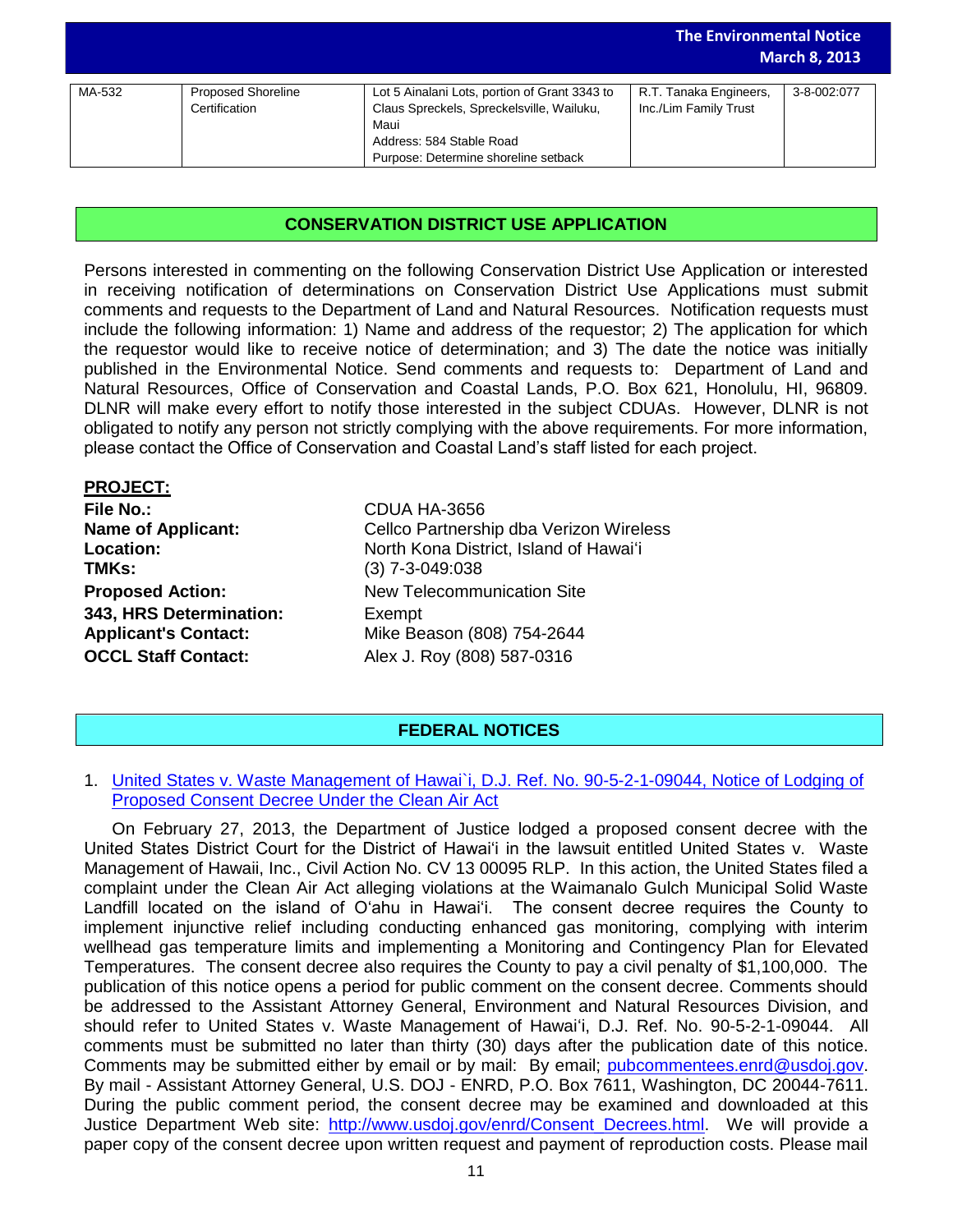your request and payment to: Consent Decree Library, U.S. DOJ-ENRD, P.O. Box 7611, Washington, DC 20044-7611. Please enclose a check or money order for \$11.00 (25 cents per page reproduction cost) payable to the United States Treasury for a version without appendices and \$28.00 for a version with appendices (see, 78 F.R. 14591, March 06, 2013).

# 2. [Notice of Chargeable Rates Under the National Flood Insurance Program for Non-Primary](http://www.gpo.gov/fdsys/pkg/FR-2013-03-05/pdf/2013-04981.pdf)  [Residences](http://www.gpo.gov/fdsys/pkg/FR-2013-03-05/pdf/2013-04981.pdf)

The Federal Emergency Management Agency of the United States Department of Homeland Security (FEMA), is publishing the chargeable rates under the National Flood Insurance Program for non-primary residences. DATES: The rates announced in this notice are effective January 1, 2013. ADDRESSES: The docket for this notice is available at www.regulations.gov under Docket ID FEMA– 2013–0003. You may also view the docket at the Office of Chief Counsel, Federal Emergency Management Agency, Room 835, 500 C Street SW., Washington, DC 20472. FOR FURTHER INFORMATION CONTACT: Tom Hayes, Actuary, FEMA, 1800 South Bell St., Arlington, VA 20598- 3010, at Thomas.Hayes@fema.dhs.gov or (202) 646-3419 (see, 78 F.R. 14315, March 05, 2013).

# 3. [Meetings of the Marine Mammal Commission in Seattle and Honolulu](http://www.gpo.gov/fdsys/pkg/FR-2013-02-28/pdf/2013-04848.pdf)

The Marine Mammal Commission will meet in open session on Tuesday, 12 March 2013, in Seattle, Washington, from 9:00 a.m. to 5:00 p.m., and on Tuesday, 26 March 2013, in Honolulu, Hawai'i, from 9:00 a.m. to 5:00 p.m. PLACE: The meeting on Tuesday, 12 March 2013, will be held in the Traynor Room (Room 2076) in Building 4 at the National Oceanic and Atmospheric Administration's Western Regional Center, 7600 Sand Point Way NE., Seattle, Washington, 98115. The meeting on Tuesday, 26 March 2013, will be held in the 11th Floor Conference Room at the National Marine Fisheries Service's Pacific Islands Regional Office, Suite 1110, 1601 Kapi'olani Boulevard, Honolulu, Hawai'i, 96814. STATUS: The Commission expects that all portions of these meetings will be open to the public. It will allow public participation as time permits and as determined to be desirable by the Chairman. Should it be determined that it is appropriate to close a portion of either meeting to the public, any such closure will be carried out in accordance with applicable regulations (50 CFR 560.5 and 560.6). Seating for members of the public at these meetings may be limited. The Commission therefore asks that those intending to attend either meeting advise it in advance by sending an email to the Commission at [mmc@mmc.gov](mailto:mmc@mmc.gov) or by calling (301) 504–0087. Members of the public will need to present valid, government-issued photo identification to enter the buildings where the meetings will be held. MATTERS TO BE CONSIDERED: The Commission plans to meet with regional management and scientific officials in each of the National Marine Fisheries Service's six regions to identify the most pressing marine mammal research and management needs. The Commission will use these meetings to develop a set of national priorities for guiding federal conservation efforts for marine mammals. Members of the public are invited to attend these meetings and to provide comments concerning priority issues. Those unable to attend any of the meetings may submit comments in writing. Written comments should be sent to Timothy J. Ragen, Executive Director, Marine Mammal Commission, 4340 East-West Highway, Room 700, Bethesda, Maryland 20814. The Commission already has met with officials in the National Marine Fisheries Service's four other regions. The fifth and sixth meetings will be held in the National Marine Fisheries Service's Northwest and Pacific Islands Regions. The Commission also may meet with staff at the National Marine Fisheries Service's Headquarter in Silver Spring, Maryland as part of its review of marine mammal research and management needs. If so, a notice of that meeting will be published in the Federal Register and posted on the Commission's Web site (http:/[/www.mmc.gov\)](http://www.mmc.gov/) when the date and location are confirmed. CONTACT PERSON FOR MORE INFORMATION: Timothy J. Ragen, Executive Director, Marine Mammal Commission, 4340 East-West Highway, Room 700, Bethesda, MD 20814; telephone (301) 504–0087 (see, 78 F.R. 13710, February 28, 2013).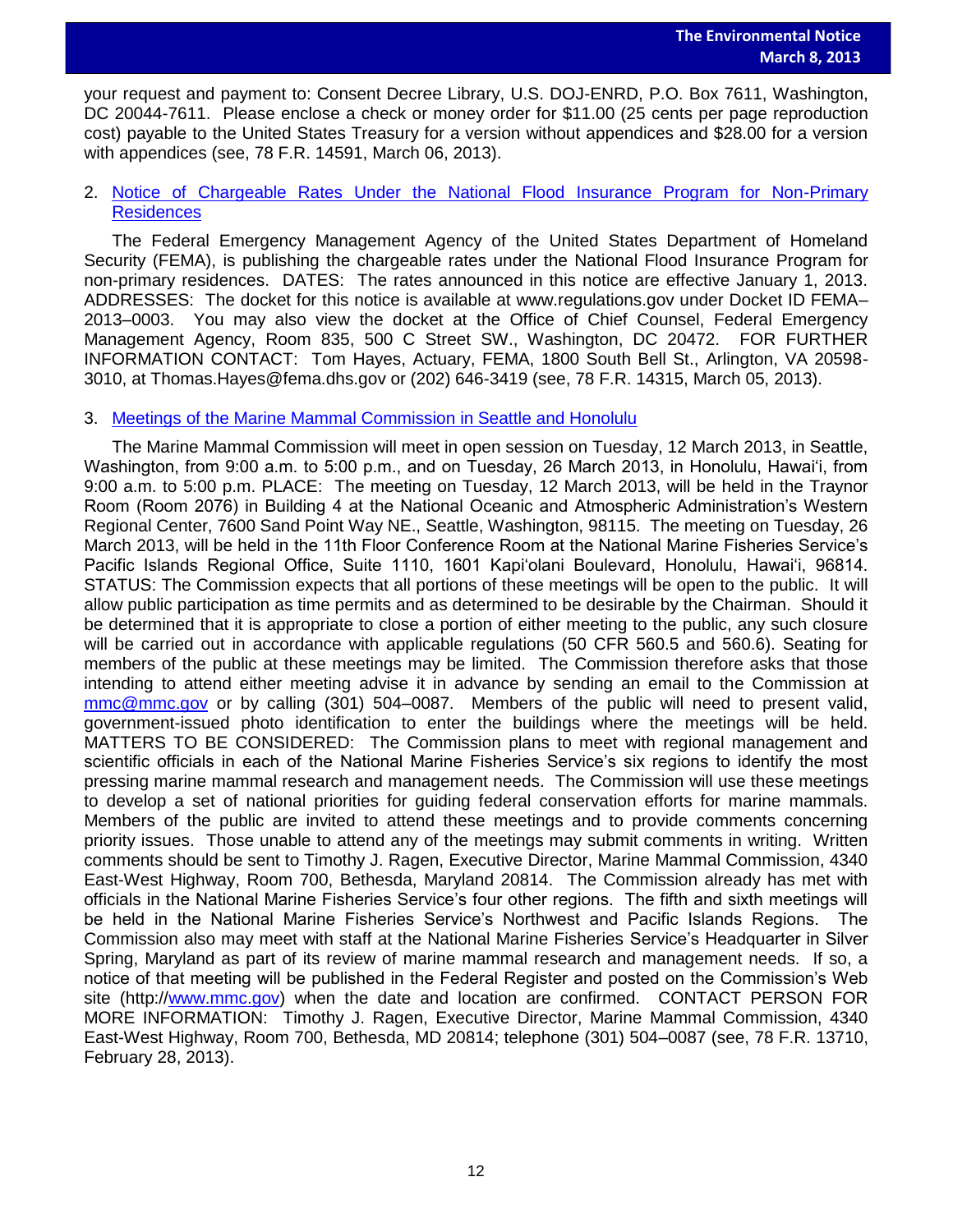4. Notice of Public Hearing and Extension of Public Comment Period for a Proposed Rule to List 66 [Reef-Building Coral Species and the Proposed Reclassification of Elkhorn](http://www.gpo.gov/fdsys/pkg/FR-2013-02-25/pdf/2013-04150.pdf) *Acropora palmata* and Staghorn *Acropora cervicornis* [under the Endangered Species Act](http://www.gpo.gov/fdsys/pkg/FR-2013-02-25/pdf/2013-04150.pdf) 

The National Marine Fisheries Service, National Oceanic and Atmospheric Administration of the United State Department of Commerce (NMFS) extends the comment period on the proposed listing determinations of 66 reef-building coral species and the proposed reclassifications of elkhorn (*Acropora palmata*) and staghorn (*Acropora cervicornis*) corals under the ESA until April 6, 2013, and announces a public hearing to be held in Silver Spring, MD, on March 12, 2013. DATES: Comments and information regarding this proposed rule must be received by April 6, 2013. The public hearing will be held on Tuesday, March 12, 2013, from 6 to 9 p.m. in Silver Spring, MD. ADDRESSES: The March 12, 2013, hearing will be held at NOAA Headquarters, Building 4, NOAA Science Center, 1301 East-West Highway, Silver Spring, MD 20910. You may submit comments, identified by NOAA-NMFS-2010- 0036, by any of the methods mentioned in the full notice available by clicking on/pasting in your favorite browser the hyperlink in the above title. Submit written comments to Regulatory Branch Chief, Protected Resources Division, National Marine Fisheries Service, Pacific Islands Regional Office, 1601 Kapi'olani Blvd., Suite 1110, Honolulu, HI 96814; or Assistant Regional Administrator, Protected Resources, National Marine Fisheries Service, Southeast Regional Office, 263 13th Avenue South, Saint Petersburg, FL 33701, Attn: 82 coral species proposed listing. Fax: 808-973-2941; Attn: Protected Resources Regulatory Branch Chief; or 727-824-5309; Attn: Protected Resources Assistant Regional Administrator. FOR FURTHER INFORMATION CONTACT: Chelsey Young, NMFS, Pacific Islands Regional Office, 808-944-2137; Lance Smith, NMFS, Pacific Island Regional Office, 808-944- 2258; Jennifer Moore, NMFS, Southeast Regional Office, 727- 824-5312; or Marta Nammack, NMFS, Office of Protected Resources, 301-427- 8469 (see, 78 F.R. 12702, February 25, 2013).